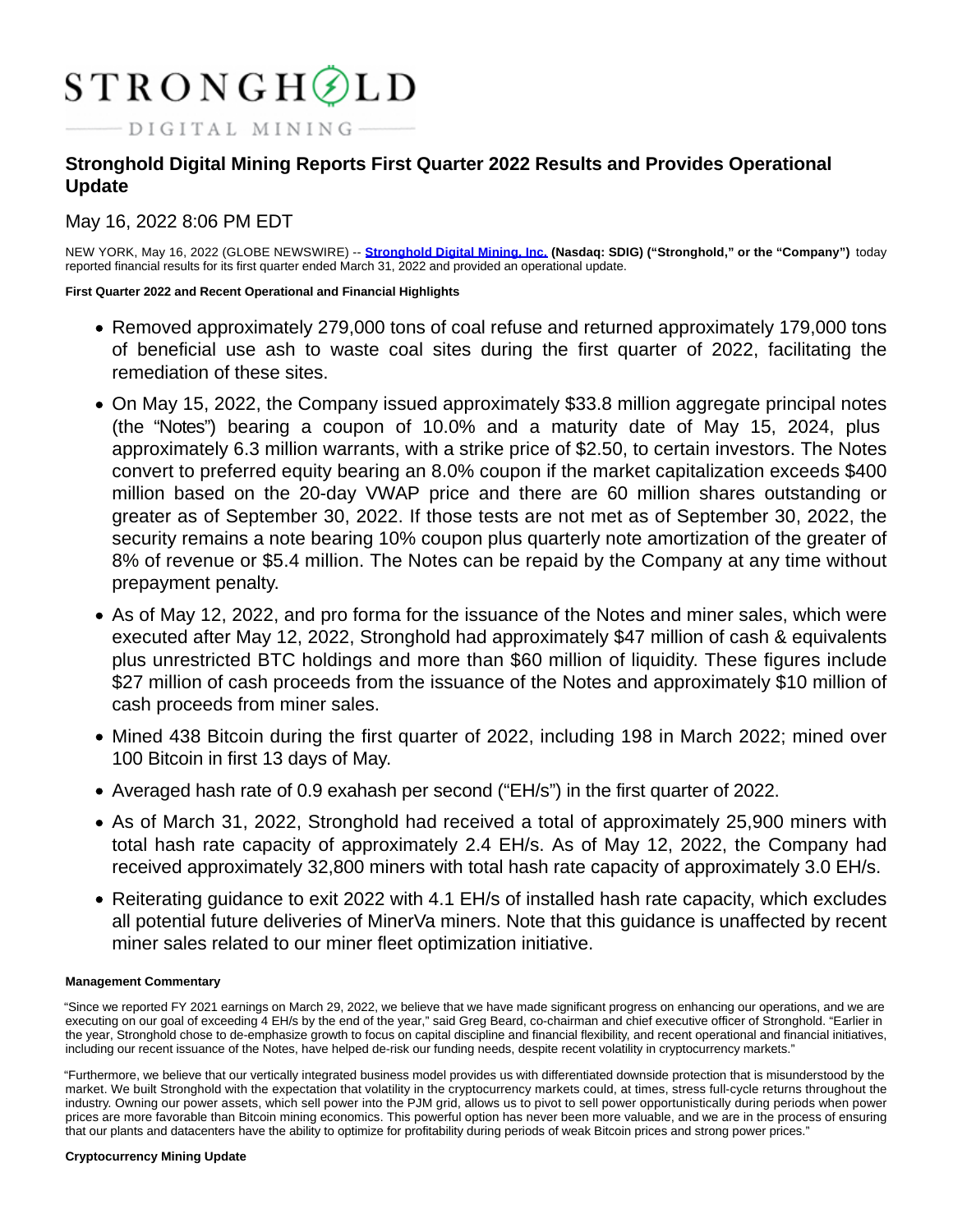During the first quarter of 2022, Stronghold mined approximately 438 Bitcoin. As of March 31, 2022, we had received approximately 25,900 miners with total hash rate capacity of approximately 2.4 EH/s. For the first quarter of 2022, Stronghold averaged a hash rate of approximately 0.9 EH/s, in line with previously announced guidance.

On April 20, 2022, switchgear failed at the datacenter at the Panther Creek power plant (the "Panther Creek Plant"), resulting in 10 days of downtime in cryptocurrency mining, during which time the Company instead sold power to the grid. Prior to the switchgear failure, the datacenter at the Panther Creek Plant was operating at approximately 1.2 EH/s. Normal mining operations resumed on April 30, 2022, and Stronghold estimates the lost mining associated with the outage to be approximately 55 Bitcoin, or approximately \$2.2 million, which was partially mitigated by energy revenue of \$0.8 million, resulting in a net impact of negative \$1.4 million. Stronghold has assessed critical and long-lead-time equipment and is actively procuring additional parts, which will be held in inventory to mitigate the length and impact of any future outages.

As of May 12, 2022, the Company had received approximately 32,800 miners with total hash rate capacity of approximately 3.0 EH/s, of which approximately 24,000 miners, with hash rate capacity of approximately 2.3 EH/s, were installed and operational. As of May 12, 2022, Stronghold has entered into purchase agreements for approximately 12,000 additional miners with total hash rate capacity of approximately 1.2 EH/s, excluding potential future deliveries of MinerVa miners. The Company continues to have active and frequent conversations with MinerVa regarding future deliveries or other methods of extracting the value contractually owed to Stronghold. The Company does not have sufficient information from MinerVa to provide an update or a timeline on future deliveries, or if the Company can expect any future deliveries. MinerVa miners represent approximately 11% of Stronghold's current hash rate capacity and are expected to represent less than 6% of installed hash rate capacity by year end 2022.

Operations associated with the Company's profit-sharing arrangement at the Scrubgrass power plant (the "Scrubgrass Plant") are also progressing. On March 29, 2022, only four of 24 datacenter containers had been commissioned under the arrangement, but, as of May 12, 2022, 10 additional datacenter containers had been commissioned, with an additional 10 datacenter containers expected to be commissioned within the next two months.

As of March 31, 2022 and May 12, 2022, Stronghold held on its balance sheet approximately 369 Bitcoin and approximately 285 Bitcoin, respectively.

#### **Power Assets Update**

Stronghold owns and operates approximately 165 MW of power generation capacity through its Scrubgrass Plant and its Panther Creek Plant, both coal refuse reclamation-to-energy facilities located in Pennsylvania. These plants generate power from coal refuse, which is a waste byproduct of legacy coal mining operations. The Commonwealth of Pennsylvania has designated coal refuse as a Tier II Alternative Energy Source, making the facilities eligible to earn renewable energy credits.

Stronghold's vertically integrated business model, which includes ownership of power assets, provides differentiated opportunities to create value, including during periods of higher power prices or lower Bitcoin prices. Since March 30, 2022, average forward power prices for June 2022 to May 2023, in the markets into which the Company sells power, have increased by nearly 70%, while Bitcoin prices have decreased more than 35% over the same time frame. This divergence has created opportunities for Stronghold to potentially generate more value selling power to the grid rather than powering its Bitcoin operations during certain timeframes. The Company is consistently evaluating the optimal strategy, which may include selling power to the grid during hours when on-peak power prices are in effect but remains committed to its Bitcoin mining operations.

As discussed in the Company's fourth quarter earnings release, the Scrubgrass Plant encountered greater-than-anticipated downtime and operated at a lower utilization than expected during the fourth quarter of 2021 and the first quarter of 2022. Stronghold has been implementing upgrades to improve utilization, and average output increased by more than 20% in April 2022 compared to the first quarter of 2022. The upgrades remain on track to be completed by early in the second half of 2022, at which point uptime and utilization are expected to return to normalized levels.

The Company continues to evaluate opportunities to acquire additional power generation assets, including a coal refuse reclamation facility with 112 MW of power generation capacity that has been under a non-binding letter of intent to purchase since 2021.

#### **First Quarter 2022 Financial Results**

Revenues in the first quarter of 2022 increased 656% to \$28.7 million compared to \$3.8 million in the same quarter a year ago. The increase is primarily attributable to higher energy generation and cryptocurrency mining revenues.

Operating expenses in the first quarter of 2022 increased 1,074% to \$58.3 million compared to \$5.0 million in the same quarter a year ago. The increase is attributable to a \$12.2 million non-cash impairment on equipment deposits for MinerVa miners, an \$11.8 million increase in depreciation and amortization from deploying additional miners and transformers, a \$10.5 million increase in general and administrative expenses as the Company continues to scale operations, a \$9.1 million increase in operations and maintenance expense primarily driven by the additional Panther Creek plant and one-time plant upgrades at Scrubgrass, a \$7.2 million increase in fuel expenses driven by higher power generation and \$2.5 million of non-cash impairment costs attributable to the declines in the price of Bitcoin.

Net loss for the first quarter of 2022 was (\$32.3) million compared to a net loss of (\$0.2) million for the same quarter a year ago.

Adjusted EBITDA for the first quarter of 2022 was \$3.8 million, compared to a loss of (\$0.3) million for the same quarter a year ago (see reconciliation of Non-GAAP financial measures).

Net cash used by operating activities in the first quarter of 2022 was (\$2.5) million compared to \$3.0 million of net cash provided by operating activities in the same quarter a year ago.

Stronghold ended the quarter with approximately \$25.5 million in cash, \$5.1 million in unrestricted digital currencies and approximately \$110.8 million in debt.

#### **Liquidity and Capital Resources**

Stronghold ended the first quarter of 2022 with total liquidity of approximately \$48.6 million, comprising approximately \$25.5 million in cash, approximately \$5.1 million in unrestricted digital currencies and approximately \$18.0 million in availability under its existing equipment financing agreements.

Subsequent to the end of the first quarter of 2022, the Company raised \$27.0 million from certain investors through the issuance of the Notes and sold Bitcoin miners with hash rate capacity of approximately 332 PH/s for approximately \$16.9 million. Approximately \$9.9 million of cash and approximately \$7.0mm reduction of future 2022 capital expenditures.

As of May 12, 2022, and pro forma for the issuance of the Notes and the sales of Bitcoin miners, total liquidity was approximately \$61 million, including cash, unrestricted digital currencies and availability under existing financing agreements.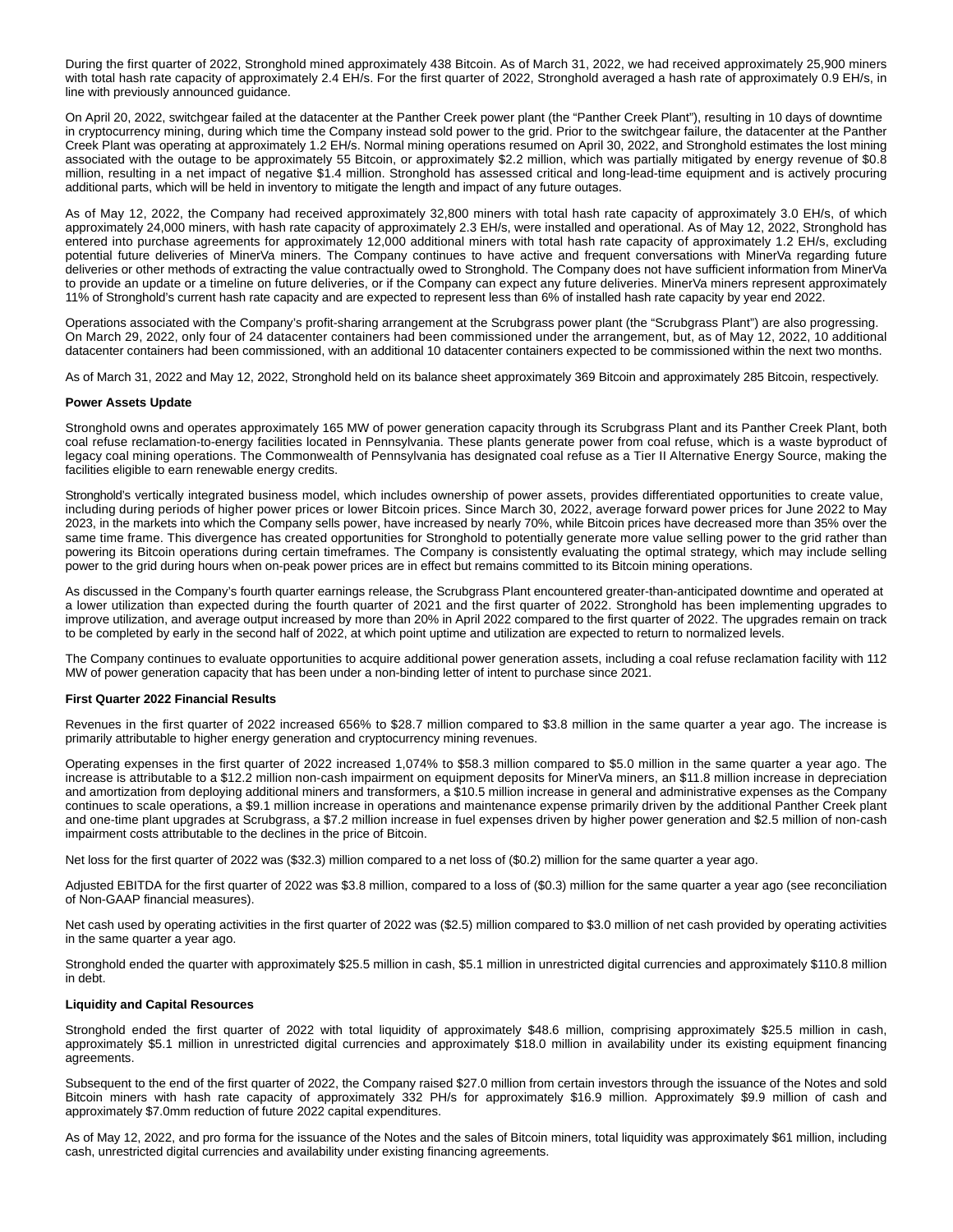Stronghold believes its liquidity position, combined with expected operating cash flow, will be sufficient to meet all existing commitments and fund operations. The Company also believes that incremental liquidity can be created through proceeds related to Bitcoin miner fleet management and optimization, including potential miner sales and through additional equipment financing agreements, if necessary.

#### **Conference Call**

Stronghold will host a conference call today, May 16, 2022 at 5:00 p.m. Eastern Time (2:00 p.m. Pacific Time) with an accompanying presentation to discuss these results. A question-and-answer session will follow management's presentation.

To participate, please dial the appropriate number at least ten minutes prior to the start time and ask for the Stronghold Digital Mining conference call.

U.S. dial-in number: 1-844-705-8583 International number: 1-270-215-9880 Conference ID: 3498036

The conference call will broadcast live and be available for replay [here.](https://www.globenewswire.com/Tracker?data=aGt9JgSpXvAVutIM1RLr9UelvjSH-GJkgeYpK7X1_OYN49im1FQzOd5dr4WetbCqzY98AkX906I4lN72Bs-fz4WOetul6TA1mozm6S_UuiQ=)

A replay of the call will be available after 8:00 p.m. Eastern time on the same day through May 30, 2022 at 8:00 p.m. Eastern time.

Toll-free replay number: 1-855-859-2056 International replay number: 1-404-537-3406 Conference ID: 3498036

#### **About Stronghold Digital Mining, Inc.**

Stronghold is a vertically integrated Bitcoin mining company with an emphasis on environmentally beneficial operations. Stronghold houses its miners at its wholly owned and operated Scrubgrass Plant and Panther Creek Plant, both of which are low-cost, environmentally beneficial coal refuse power generation facilities in Pennsylvania.

#### **Cautionary Statement Concerning Forward-Looking Statements**

Certain statements contained in this press release constitute "forward-looking statements." within the meaning of the Private Securities Litigation Reform Act of 1995. You can identify forward-looking statements because they contain words such as "believes," "expects," "may," "will," "should," "seeks," "approximately," "intends," "plans," "estimates" or "anticipates" or the negative of these words and phrases or similar words or phrases which are predictions of or indicate future events or trends and which do not relate solely to historical matters. Forward-looking statements and the business prospects of Stronghold are subject to a number of risks and uncertainties that may cause Stronghold's actual results in future periods to differ materially from the forward-looking statements. These risks and uncertainties include, among other things: the hybrid nature of our business model, which is highly dependent on the price of Bitcoin; our dependence on the level of demand and financial performance of the crypto asset industry; our ability to manage growth, business, financial results and results of operations; uncertainty regarding our evolving business model; our ability to retain management and key personnel and the integration of new management; our ability to raise capital to fund business growth; our ability to maintain sufficient liquidity to fund operations, growth and acquisitions; our substantial indebtedness and its effect on our results of operations and our financial condition; uncertainty regarding the outcomes of any investigations or proceedings; our ability to enter into purchase agreements, acquisitions and financing transactions; public health crises, epidemics, and pandemics such as the coronavirus pandemic; our ability to procure crypto asset mining equipment from foreign-based suppliers; our ability to maintain our relationships with our third party brokers and our dependence on their performance; our ability to procure crypto asset mining equipment; developments and changes in laws and regulations, including increased regulation of the crypto asset industry through legislative action and revised rules and standards applied by The Financial Crimes Enforcement Network under the authority of the U.S. Bank Secrecy Act and the Investment Company Act; the future acceptance and/or widespread use of, and demand for, Bitcoin and other crypto assets; our ability to respond to price fluctuations and rapidly changing technology; our ability to operate our coal refuse power generation facilities as planned; our ability to avail ourselves of tax credits for the clean-up of coal refuse piles; and legislative or regulatory changes, and liability under, or any future inability to comply with, existing or future energy regulations or requirements. More information on these risks and other potential factors that could affect our financial results is included in our filings with the Securities and Exchange Commission, including in the "Risk Factors" and "Management's Discussion and Analysis of Financial Condition and Results of Operations" sections of our Annual Report on Form 10-K filed on March 29, 2022. Any forward-looking statement speaks only as of the date as of which such statement is made, and, except as required by law, we undertake no obligation to update or revise publicly any forward-looking statements, whether because of new information, future events, or otherwise.

## **STRONGHOLD DIGITAL MINING, INC. UNAUDITED CONDENSED CONSOLIDATED BALANCE SHEETS**

|                                           | March 31, 2022   |     | December 31, 2021 |  |
|-------------------------------------------|------------------|-----|-------------------|--|
|                                           | (unaudited)      |     |                   |  |
| <b>CURRENT ASSETS</b>                     |                  |     |                   |  |
| Cash                                      | \$<br>25,480,693 | S   | 31,790,115        |  |
| Digital currencies                        | 5,104,861        |     | 7,718,221         |  |
| Digital currencies restricted             | 8,763,725        |     | 2,699,644         |  |
| Accounts receivable                       | 1,701,331        |     | 2,111,855         |  |
| Due from related party                    | 864,625          |     |                   |  |
| Prepaid insurance                         | 4,449,106        |     | 6,301,701         |  |
| Inventory                                 | 3,552,028        |     | 3,372,254         |  |
| Other current assets                      | 698,882          |     | 661,640           |  |
| <b>Total Current Assets</b>               | 50,615,251       |     | 54,655,430        |  |
| <b>EQUIPMENT DEPOSITS</b>                 | 98,577,594       |     | 130,999,398       |  |
| <b>PROPERTY, PLANT AND EQUIPMENT, NET</b> | 220,200,769      |     | 166,657,155       |  |
| <b>LAND</b>                               | 1,748,439        |     | 1,748,440         |  |
| <b>ROAD BOND</b>                          | 211,958          |     | 211,958           |  |
| <b>SECURITY DEPOSITS</b>                  | 348,888          |     | 348,888           |  |
| <b>TOTAL ASSETS</b>                       | 371,702,899      | \$. | 354,621,269       |  |
| <b>CURRENT LIABILITIES</b>                |                  |     |                   |  |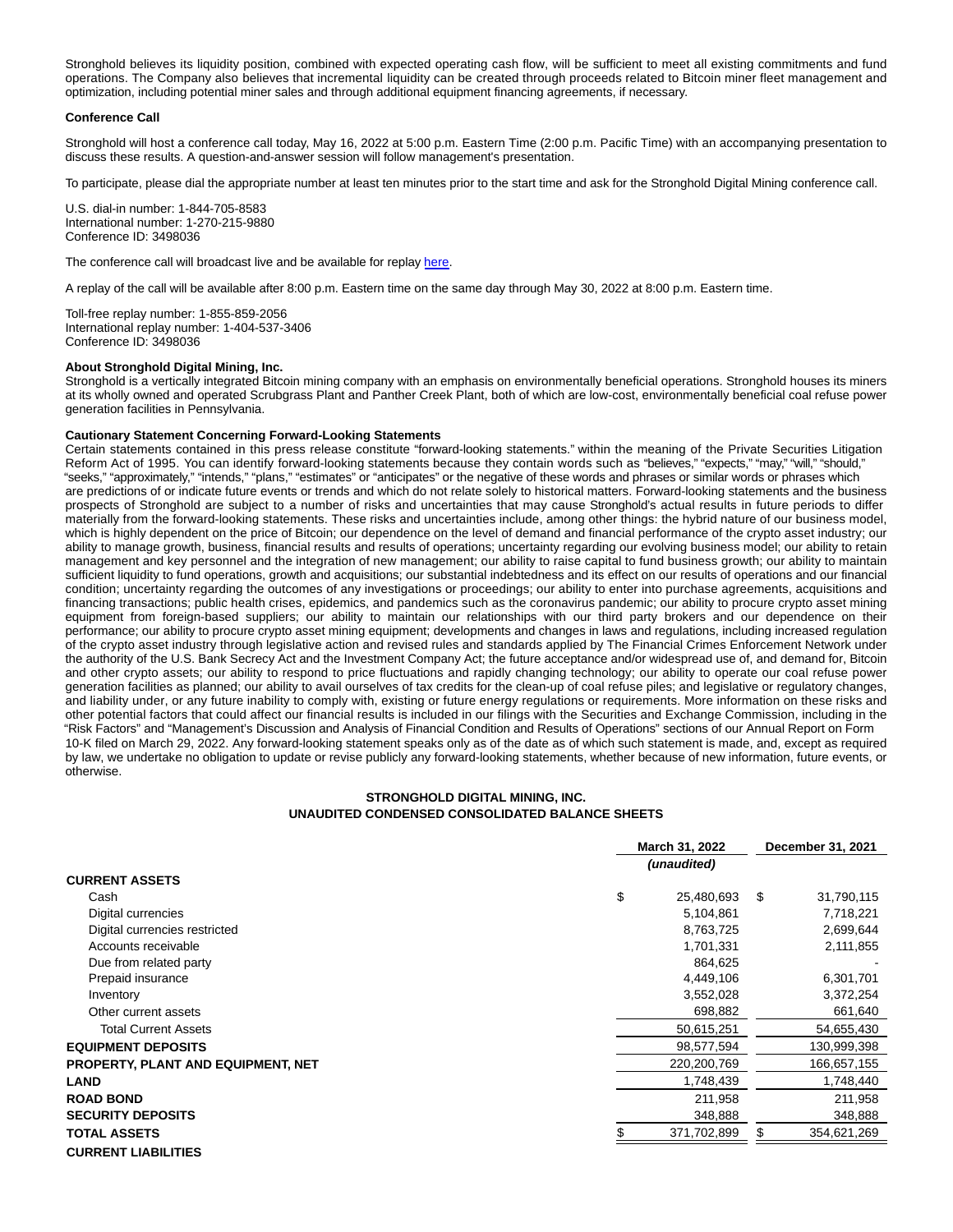| Current portion of long-term debt-net of discounts/issuance fees                                                                                                                                     | \$<br>76,226,400  | \$<br>45,799,651  |
|------------------------------------------------------------------------------------------------------------------------------------------------------------------------------------------------------|-------------------|-------------------|
| Financed insurance premiums                                                                                                                                                                          | 2,467,573         | 4,299,721         |
| Forward sale contract                                                                                                                                                                                | 8,570,236         | 7,116,488         |
| Accounts payable                                                                                                                                                                                     | 28,239,743        | 28,650,659        |
| Due to related parties                                                                                                                                                                               | 1,499,307         | 1,430,660         |
| <b>Accrued liabilities</b>                                                                                                                                                                           | 7,357,537         | 5,053,957         |
| <b>Total Current Liabilities</b>                                                                                                                                                                     | 124,360,796       | 92,351,136        |
| <b>LONG-TERM LIABILITIES</b>                                                                                                                                                                         |                   |                   |
| Asset retirement obligation                                                                                                                                                                          | 980,032           | 973,948           |
| <b>Contract liabilities</b>                                                                                                                                                                          | 132.093           | 187.835           |
| Paycheck Protection Program Loan                                                                                                                                                                     | 841,670           | 841,670           |
| Long-term debt-net of discounts/issuance fees                                                                                                                                                        | 32,063,889        | 18,378,841        |
| <b>Total Long-Term Liabilities</b>                                                                                                                                                                   | 34,017,684        | 20,382,294        |
| <b>Total Liabilities</b>                                                                                                                                                                             | 158,378,480       | 112,733,430       |
| <b>COMMITMENTS AND CONTINGENCIES</b>                                                                                                                                                                 |                   |                   |
| <b>REDEEMABLE COMMON STOCK</b>                                                                                                                                                                       |                   |                   |
| Common Stock - Class V, \$0.0001 par value; 34,560,000 shares authorized, and 27,057,600<br>and 27,057,600 shares issued and outstanding, respectively                                               | 172,704,220       | 301,052,617       |
| Total redeemable common stock                                                                                                                                                                        | 172,704,220       | 301,052,617       |
| <b>STOCKHOLDERS' EQUITY / (DEFICIT)</b>                                                                                                                                                              |                   |                   |
| General partners                                                                                                                                                                                     |                   |                   |
| Limited partners                                                                                                                                                                                     |                   |                   |
| Non-controlling Series A redeemable and convertible preferred stock, \$0.0001 par value,<br>aggregate liquidation value \$5,000,000. 1,152,000 and 1,152,000 issued and outstanding,<br>respectively | 36,898,361        | 37,670,161        |
| Common Stock - Class A, \$0.0001 par value; 685,440,000 shares authorized, and 20,020,877<br>and 20,016,067 shares issued and outstanding, respectively                                              | 2,002             | 2,002             |
| Accumulated deficits                                                                                                                                                                                 | (241, 895, 906)   | (338, 709, 688)   |
| Additional paid-in capital                                                                                                                                                                           | 245,615,742       | 241,872,747       |
| Stockholders' equity / (deficit)                                                                                                                                                                     | 40,620,199        | $-59,164,778$     |
| Total                                                                                                                                                                                                | 213,324,419       | 241,887,839       |
| TOTAL LIABILITIES, MEZZANINE EQUITY AND EQUITY / (DEFICIT)                                                                                                                                           | \$<br>371,702,899 | \$<br>354,621,269 |
|                                                                                                                                                                                                      |                   |                   |

# **STRONGHOLD DIGITAL MINING, INC. UNAUDITED CONDENSED CONSOLIDATED STATEMENTS OF OPERATIONS**

|                                                    |    | Three months ended.            |                |                            |  |
|----------------------------------------------------|----|--------------------------------|----------------|----------------------------|--|
|                                                    |    | Consolidated<br>March 31, 2022 |                | Combined<br>March 31, 2021 |  |
|                                                    |    |                                |                |                            |  |
|                                                    |    | (unaudited)                    | (unaudited)    |                            |  |
| <b>OPERATING REVENUES</b>                          |    |                                |                |                            |  |
| Energy                                             | \$ | 8,362,801                      | 1,915,856<br>S |                            |  |
| Capacity                                           |    | 2,044,427                      | 687,690        |                            |  |
| Cryptocurrency hosting                             |    | 67,876                         | 555,747        |                            |  |
| Cryptocurrency mining                              |    | 18,204,193                     | 516,259        |                            |  |
| Other                                              |    | 20,762                         | 122,782        |                            |  |
| Total operating revenues                           |    | 28,700,059                     | 3,798,334      |                            |  |
| <b>OPERATING EXPENSES</b>                          |    |                                |                |                            |  |
| Fuel                                               |    | 9,338,394                      | 2,172,109      |                            |  |
| Operations and maintenance                         |    | 10,520,305                     | 1,370,688      |                            |  |
| General and administrative                         |    | 11,424,231                     | 910,876        |                            |  |
| Impairments on digital currencies                  |    | 2,506,172                      |                |                            |  |
| Impairments on equipment deposits                  |    | 12,228,742                     |                |                            |  |
| Depreciation and amortization                      |    | 12,319,581                     | 517,443        |                            |  |
| Total operating expenses                           |    | 58,337,425                     | 4,971,116      |                            |  |
| <b>NET OPERATING LOSS</b>                          |    | (29,637,366)                   | (1,172,782)    |                            |  |
| <b>OTHER INCOME (EXPENSE)</b>                      |    |                                |                |                            |  |
| Interest expense                                   |    | (2,911,452)                    |                | (78, 640)                  |  |
| Gain on extinguishment of PPP loan                 |    |                                | 638,800        |                            |  |
| Realized gain (loss) on sale of digital currencies |    | 751,110                        | 143,881        |                            |  |
| Changes in fair value of warrant liabilities       |    |                                |                |                            |  |
| Realized gain (loss) on disposal of fixed asset    |    | (44, 958)                      |                |                            |  |
| Changes in fair value of forward sale derivative   |    | (483, 749)                     |                |                            |  |
| Waste coal credits                                 |    |                                | 211,890        |                            |  |
| Other                                              |    | 20,000                         |                | 17,895                     |  |
|                                                    |    |                                |                |                            |  |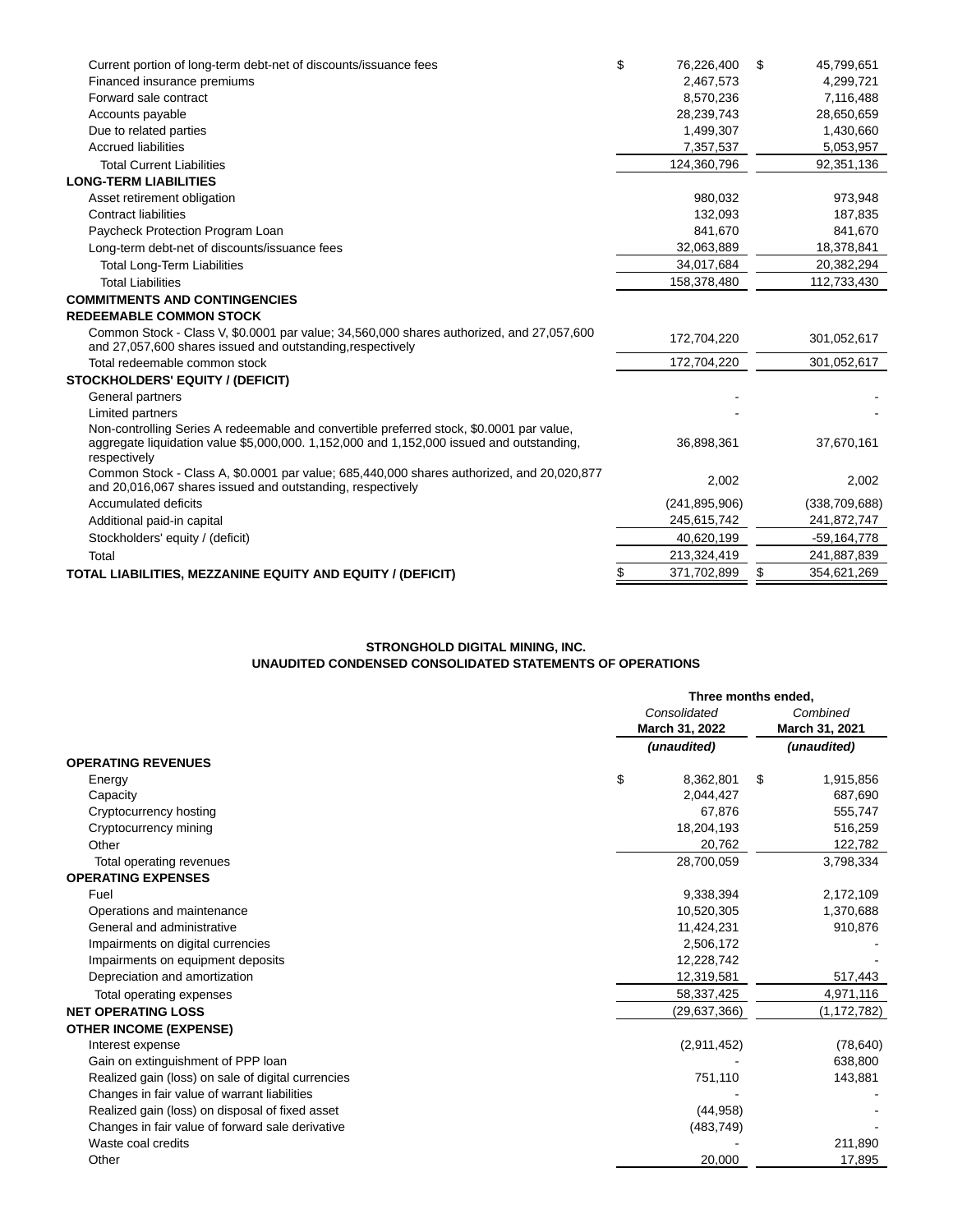| Total other income / (expense)                      | (2,669,049)        | 933,826    |
|-----------------------------------------------------|--------------------|------------|
| <b>NET LOSS</b>                                     | \$<br>(32,306,416) | (238, 956) |
| NET LOSS - attributable to non-controlling interest | (18, 897, 638)     |            |
| NET LOSS - Stronghold Digital Mining, Inc.          | (13, 408, 778)     |            |
| NET LOSS attributable to Class A Common Shares(1)   |                    |            |
| Basic                                               | \$<br>(0.66)       |            |
| <b>Diluted</b>                                      | \$<br>(0.66)       |            |
| <b>Class A Common Shares Outstanding(1)</b>         |                    |            |
| Basic                                               | 20,206,103         |            |
| <b>Diluted</b>                                      | 20,206,103         |            |

# **STRONGHOLD DIGITAL MINING, INC. UNAUDITED CONDENSED CONSOLIDATED STATEMENTS OF CASH FLOWS**

|                                                                                 | Three months ended, |                 |  |
|---------------------------------------------------------------------------------|---------------------|-----------------|--|
|                                                                                 | March 31, 2022      | March 31, 2021  |  |
|                                                                                 | (unaudited)         | (unaudited)     |  |
| <b>CASH FLOWS FROM OPERATING ACTIVITIES</b>                                     |                     |                 |  |
| \$<br>Net Loss                                                                  | $(32,306,416)$ \$   | (238, 956)      |  |
| Adjustments to reconcile net loss to net cash provided by operating activities: |                     |                 |  |
| Depreciation and Amortization - PP&E                                            | 12,319,581          | 517,443         |  |
| Forgiveness of PPP loan                                                         |                     | (638, 800)      |  |
| Realized (gain) loss on sale of derivatives                                     |                     |                 |  |
| Realized (gain) loss on sale of digital currency                                | (751, 110)          | (143, 881)      |  |
| Realized (gain) loss on disposal of fixed assets                                | 44,958              |                 |  |
| Amortization of debt issuance costs                                             | 881,463             |                 |  |
| <b>Stock Compensation</b>                                                       | 2,592,995           |                 |  |
| Impairments on digital currencies                                               | 2,506,172           |                 |  |
| Impairments on equipment deposits                                               | 12,228,742          |                 |  |
| Changes in fair value of forward sale derivative                                | 483,749             |                 |  |
| (Increase) decrease in assets:                                                  |                     |                 |  |
| Digital currencies                                                              | (3,450,721)         | (516, 259)      |  |
| Accounts receivable                                                             | 410,525             | (298, 765)      |  |
| Prepaid Insurance                                                               | 1,852,595           |                 |  |
| Due from related party                                                          | (864, 624)          | 302,973         |  |
| Inventory                                                                       | (179, 774)          | 114,750         |  |
| Other current assets                                                            | (37, 242)           | (35, 782)       |  |
| Increase (decrease) in liabilities:                                             |                     |                 |  |
| Accounts payable                                                                | (410, 916)          | 3,348,824       |  |
| Due to related parties                                                          | 68,647              | 319,071         |  |
| <b>Accrued liabilities</b>                                                      | 2,164,896           | 227,167         |  |
| <b>Contract liabilities</b>                                                     | (55, 742)           |                 |  |
| NET CASH PROVIDED BY (USED) OPERATING ACTIVITIES                                | (2,502,222)         | 2,957,785       |  |
| <b>CASH FLOWS FROM INVESTING ACTIVITIES</b>                                     |                     |                 |  |
| Proceeds from sale of digital currencies                                        | 12,998,410          | 484,387         |  |
| Proceeds from sale of derivatives                                               |                     |                 |  |
| Forward sale contract prepayment                                                | 970,000             |                 |  |
| Purchase of property, plant and equipment                                       | (37, 236, 332)      | (2,854,904)     |  |
| Equipment purchase deposits- net of future commitments                          | (6,482,000)         |                 |  |
| <b>NET CASH PROVIDED BY (USED IN) INVESTING ACTIVITIES</b>                      | (29,749,922)        | (2,370,517)     |  |
| CASH FLOWS FROM (USED IN) FINANCING ACTIVITIES                                  |                     |                 |  |
| Payments on long-term debt                                                      | (9,282,227)         | (109, 364)      |  |
| Payments on financed insurance premiums                                         | (1,832,149)         |                 |  |
| Proceeds from promissory note                                                   | 24,144,586          |                 |  |
| Proceeds from equipment financing agreement                                     | 12,912,512          |                 |  |
| Proceeds from PPP loan                                                          |                     | 841,670         |  |
| NET CASH PROVIDED BY (USED IN) FINANCING ACTIVITIES                             | 25,942,722          | 732,306         |  |
| <b>NET INCREASE (DECREASE) IN CASH</b>                                          | (6,309,422)         | 1,319,574       |  |
| <b>CASH - BEGINNING OF PERIOD</b>                                               | 31,790,115          | 303,187         |  |
| \$<br><b>CASH - END OF PERIOD</b>                                               | 25,480,693          | \$<br>1,622,761 |  |

**Use and Reconciliation of Non-GAAP Financial Measures**

This press release and our related earnings call contain certain non-GAAP financial measures, including Adjusted EBITDA, as a measure of our operating performance. Adjusted EBITDA is a non-GAAP financial measure. We define Adjusted EBITDA as net income (loss) before interest, taxes,